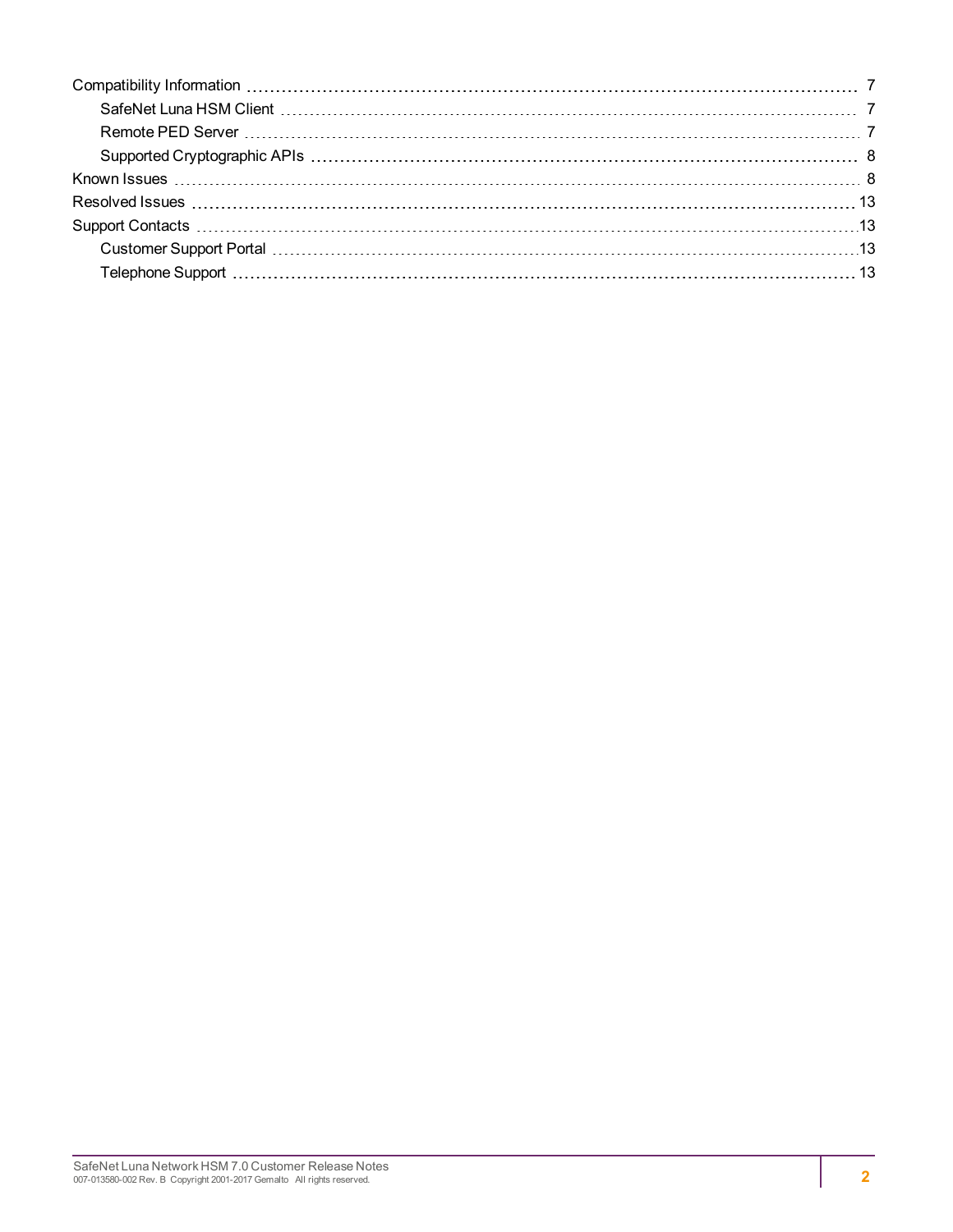## <span id="page-2-0"></span>**Product Description**

The SafeNet Luna Network HSM secures your sensitive data and critical applications by storing, protecting and managing your cryptographic keys in a high-assurance, tamper-resistant, network-attached appliance that offers marketleading performance. The SafeNet Luna Network HSM meets compliance and audit needs for FIPS 140, HIPAA, PCI-DSS, eIDAS, GDPR, and others, in highly-regulated industries including Financial, Healthcare, and Government.

<span id="page-2-1"></span>The SafeNet Luna Network HSM offers up to 100 HSM partitions, high-availability configuration options, remote management, PED, backup, and dual hot-swappable power supplies.

## **Release Description**

SafeNet Luna Network HSM 7.0 is the first release of Gemalto's next-generation SafeNet Luna Network HSM. It includes a new cryptographic module that provides performance gains that are 10x faster than the previous version. Functionality is equivalent to SafeNet Luna Network HSM 6.x, with significant improvements as detailed in ["New](#page-2-2) Features and [Enhancements" below.](#page-2-2)

## <span id="page-2-2"></span>**New Features and Enhancements**

<span id="page-2-3"></span>This section highlights what's new in SafeNet Luna Network HSM 7.0.

### **New SafeNet Luna Network HSM Appliance**

The SafeNet Luna Network HSM 7.0 has a new chassis and offers enhanced installation, maintenance, security, and usability features, including the following:

- **•** Optional sliding mounting rails provide simplified installation and improved access for performing maintenance tasks and accessing the network ports.
- **•** A locking faceplate bezel restricts access to the front of the appliance for enhanced security.
- **•** A new LCD display provides a quick view of the appliance network configuration and overall health.
- **•** Four 1GB Ethernet interface ports with port bonding (eth0 and eth1 to bond0 and/or eth2 and eth3 to bond1), for redundancy and enhanced reliability.

### <span id="page-2-4"></span>**Partition Security Officer**

All application partitions now have a Partition Security Officer (PSO) role that is completely distinct from the HSM Security Officer (HSM SO) role. In this security model, the HSM SO is responsible only for initializing the HSM, setting HSM-level security policies, and creating and deleting partitions. After creating the partitions, the HSM SO has no access to the contents of the partitions. Partitions are owned by the PSO, who is responsible for initializing the partition, setting the partition-level security policies and initializing the cryptographic roles on the partition. This model permits a complete separation of roles on the HSM, providing a highly secure multi-tenant solution.

### <span id="page-2-5"></span>**Best-in-Class Performance**

SafeNet Luna Network HSM 7.0 provides cryptographic performance that is 10x faster than the release 5.x and 6.x SafeNet Luna HSMs.

### <span id="page-2-6"></span>**Industry-Leading Security**

SafeNet Luna Network HSM7.0 provides enhanced environmental failure protection and tamper resistance.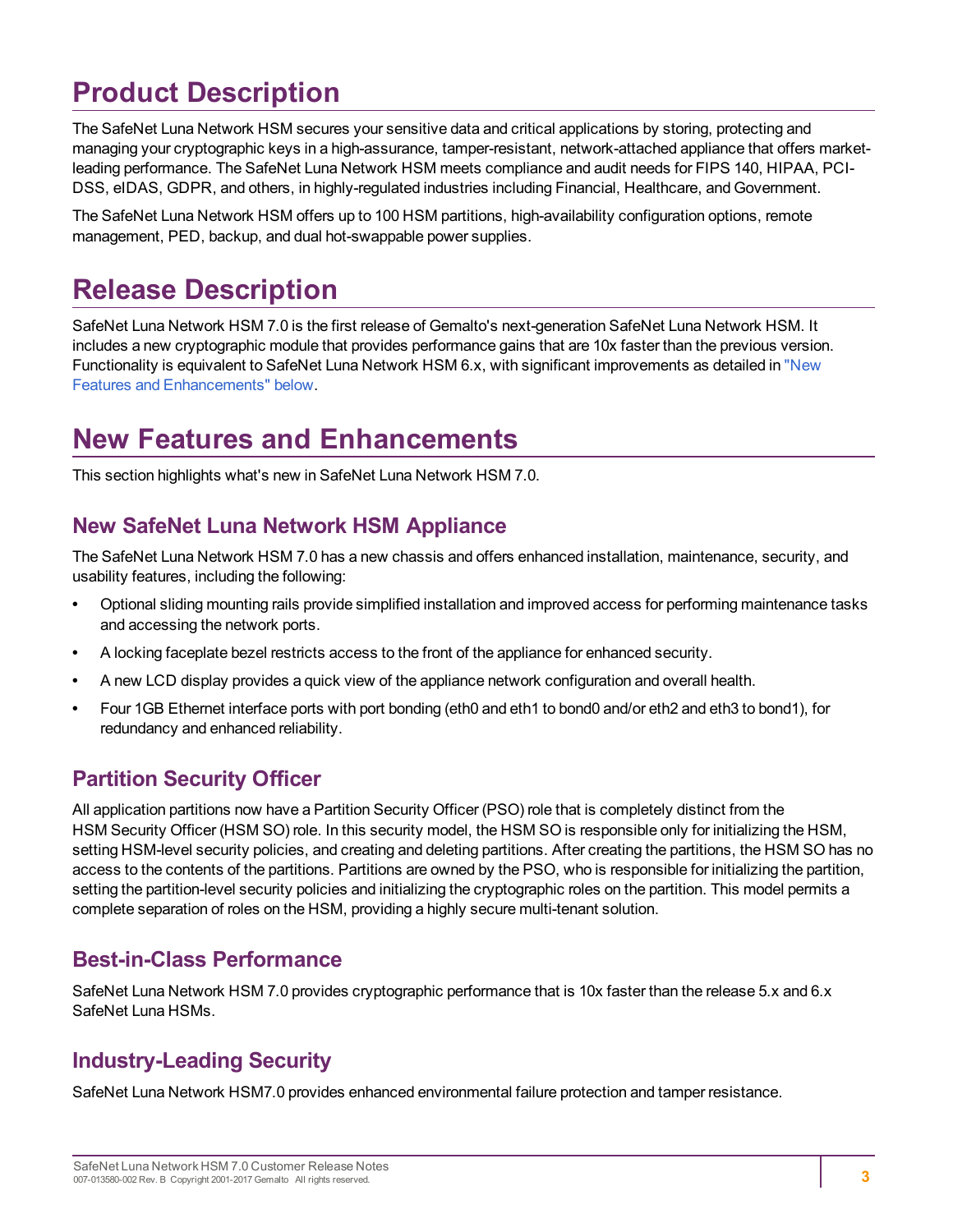### <span id="page-3-0"></span>**Improved Random Number Generation**

The performance of SafeNet Luna Network HSM 7.0's AES-256 CTR DRBG random number generation is significantly increased from previous versions. The RNG is fully compliant with the latest entropy standards:

- **•** SP800-90B
- **•** SP800-90C
- <span id="page-3-1"></span>**•** BSI DRG.4

### **New Cryptographic Mechanism Support**

SafeNet Luna Network HSM 7.0 adds support for the following cryptographic algorithms:

- **•** SP800-108 HMAC (RSA & ECC)
- **•** SP800-38F (KWP)
- **•** Curve 25519
- <span id="page-3-2"></span>**•** AES-XTS - disk encryption standard

### **Increased Key Storage Capacity**

<span id="page-3-3"></span>SafeNet Luna Network HSM 7.0 provides up to 32 MB of cryptographic object storage (depending on the model).

### **Secure Transport Mode Redesigned**

Secure Transport Mode (STM) in SafeNet Luna Network HSM 7.0 provides a simple, secure method for shipping an HSM to a new location and verifying its integrity upon receipt. When the HSM SO enables STM, it locks the HSM and its contents, and records the current configuration as a pair of unique strings. When the HSM is recovered from STM, the unique strings are redisplayed. If the strings match, the HSM has not been tampered or modified during transport.



**Note:** All SafeNet Luna Network HSMs are shipped from the factory in STM, and you are provided with the STM verification strings as part of the shipping materials. You must recover the HSM from STM before it can be initialized. The integrity check is optional - you can still recover from STM if the strings do not match.

### <span id="page-3-4"></span>**REST API**

The SafeNet Luna Network HSM REST API web application allows you to use a set of scriptable REST APIs to perform some LunaSH functions.

### <span id="page-3-5"></span>**IPv6**

<span id="page-3-6"></span>The SafeNet Luna Network HSM 7.0 now supports IPv6, using static addressing, SLAAC, or DHCP.

### **Improved Serial Access**

Serial access to the SafeNet Luna Network HSM is via an RJ45 serial port. A custom Prolific Technologies USB to RJ45 cable with a standard 8P8C modular connector is included. The cable requires the PL2303 driver, which you can download from [http://www.prolific.com.tw](http://www.prolific.com.tw/). See the *Configuration Guide* for more information.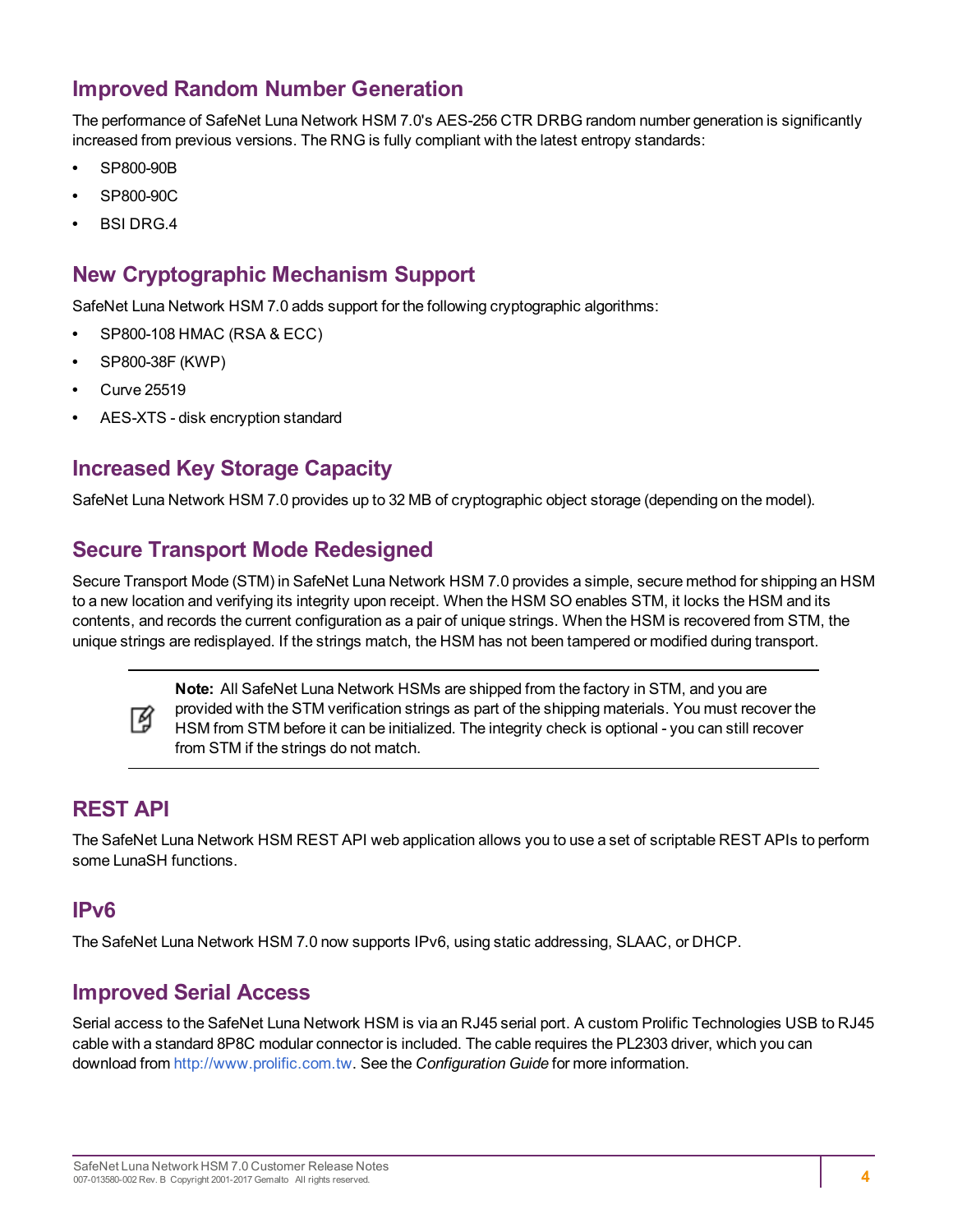### <span id="page-4-0"></span>**Enable Decommission on Tamper**

A new capability, **Enable Decommission on Tamper**, allows you to set **HSM policy 40** to decommission the HSM in the event of a tamper.

### <span id="page-4-1"></span>**Controlled Tamper Recovery**

If **Policy 48: Do Controlled Tamper Recovery** is enabled (the default), the HSM SO must clear the tamper condition before the HSM is reset, to return the HSM to normal operation.

### <span id="page-4-2"></span>**External Power Supply for SafeNet Luna Backup HSM**

<span id="page-4-3"></span>The SafeNet Luna Backup HSM ships with an external power supply.

## **Advisory Notes**

<span id="page-4-4"></span>This section highlights important issues you should be aware of before deploying this release.

### **STC over IPv6 is Unavailable**

<span id="page-4-5"></span>STC client-partition links are not available over an IPv6 network.

### **PED Upgrade Needed for Currently-Owned PEDs**

If you have older PEDs that you intend to use with SafeNet Luna HSM 7.0 or later, you must upgrade to firmware 2.7.1 (or newer). The upgrade and accompanying documentation (007-012337-003\_PED\_upgrade\_2-7-1-5.pdf) are available from the Gemalto Support Portal.

### <span id="page-4-6"></span>**New USB-powered PED**

Gemalto is pleased to announce the availability of SafeNet Luna HSM Pin Entry Device (PED) v2.8. The v2.8 PED contains new hardware that enables the PED to be USB-powered; there is no longer a requirement for an external DC power Adapter. PED v2.8 is functionally equivalent to your existing (pre-generation) PEDs and is compatible with HSM versions, 5.x, 6.x, and 7.x.

PED v2.8 ships with firmware 2.8.0. Note that you cannot upgrade existing PEDs to the 2.8.0 version; existing PEDs continue to need a separate DC power adapter for remote PED and upgrade use. The model number on the manufacturer's label identifies the refreshed PED: PED-06-0001.

#### **To use the new USB-powered PED**

- 1. Ensure the SafeNet Luna HSM Client software is installed on the Windows computer that will act as the PED Server to your SafeNet Luna HSM. Installing the Remote PED component of the SafeNet Luna HSM Client installs the required driver.
- 2. Connect the PED to the computer where you installed the Remote PED component of the SafeNet Luna client using the USB micro connector on the PED and a USB socket on your computer.
- 3. After you connect the PED to the host computer, it will take 30 to 60 seconds for initial boot-up, during which time a series of messages are displayed, as listed below:

**BOOT V.1.1.0-1 CORE V.3.0.0-1 Loading PED...**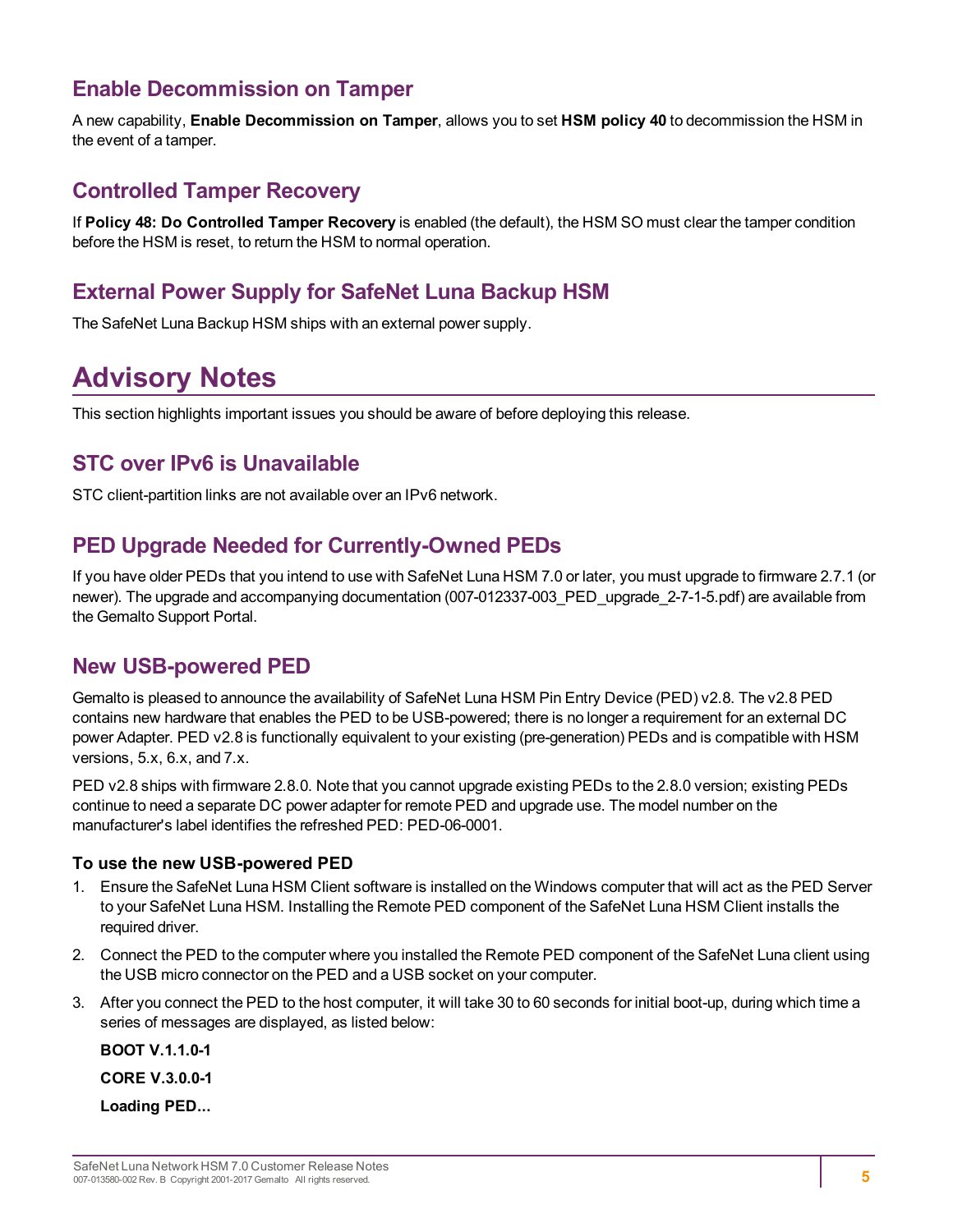#### **Entering...**

⊠

- 4. After the boot process is complete, the PED displays **Local PED mode** and the **Awaiting command...** prompt. Your new PED is now ready for use.
- 5. To enter Remote PED mode, if needed, exit Local PED mode with the "< " key, and from the **Select Mode** menu, select option **7 Remote PED**.

### <span id="page-5-0"></span>**Remote Backup Over IPv6 is Unavailable**

Network connections from the SafeNet Luna Client to a Remote Backup Server must use IPv4.

**Note:** Network connections from the client to the HSMs you want to backup using RBS can use 冏 IPv6. Only the connection from the client to the RBS server requires IPv4.

### <span id="page-5-1"></span>**Partition Policy Templates are Unavailable**

<span id="page-5-2"></span>Partition policy templates are not available in this release.

### **HA Groups Containing Members From Different Releases**

You can configure an HA group containing release 7.0 and release 5/6.x partitions to easily migrate cryptographic objects to the new HSM.

> **Note:** Failover and load-balancing performance during sustained application in a mixed-release HA group has not been fully characterized for all failure scenarios.

### <span id="page-5-3"></span>**SafeNet Luna Backup HSM Firmware Upgrade 6.26.0 Limitations**

You can apply firmware upgrade 6.26.0 to your existing SafeNet Luna Backup HSMs to increase their backup storage capacity from 15.5 MB to 32 MB. This allows you to fully back up a SafeNet Luna HSM 7.0 partition that takes advantage of the increased key storage capacity offered in this release.

Before upgrading your SafeNet Luna Backup HSMs to firmware 6.26.0, consider the following limitations:

- **•** If you upgrade your Backup HSM to FW 6.26.0, it is no longer compatible with previous releases of SafeNet Luna HSM.
- **•** If you are migrating from previous releases to SafeNet Luna HSM 7.0, we recommend that you do not upgrade to firmware 6.26.0. Note, however, that your backups will be limited to 15.5 MB. Therefore, if the objects in the partition you want to back up consume more than 15.5 MB, you will need to split the backup into two separate operations.
- **•** If you are using only SafeNet Luna HSM 7.0, we recommend that you upgrade your SafeNet Luna Backup HSMs to firmware 6.26.0.

### <span id="page-5-4"></span>**HSM Logs Sent to Messages Log**

The **hsm.log** file is deprecated and has been removed from this release. The HSM logs are now sent to the **messages** log.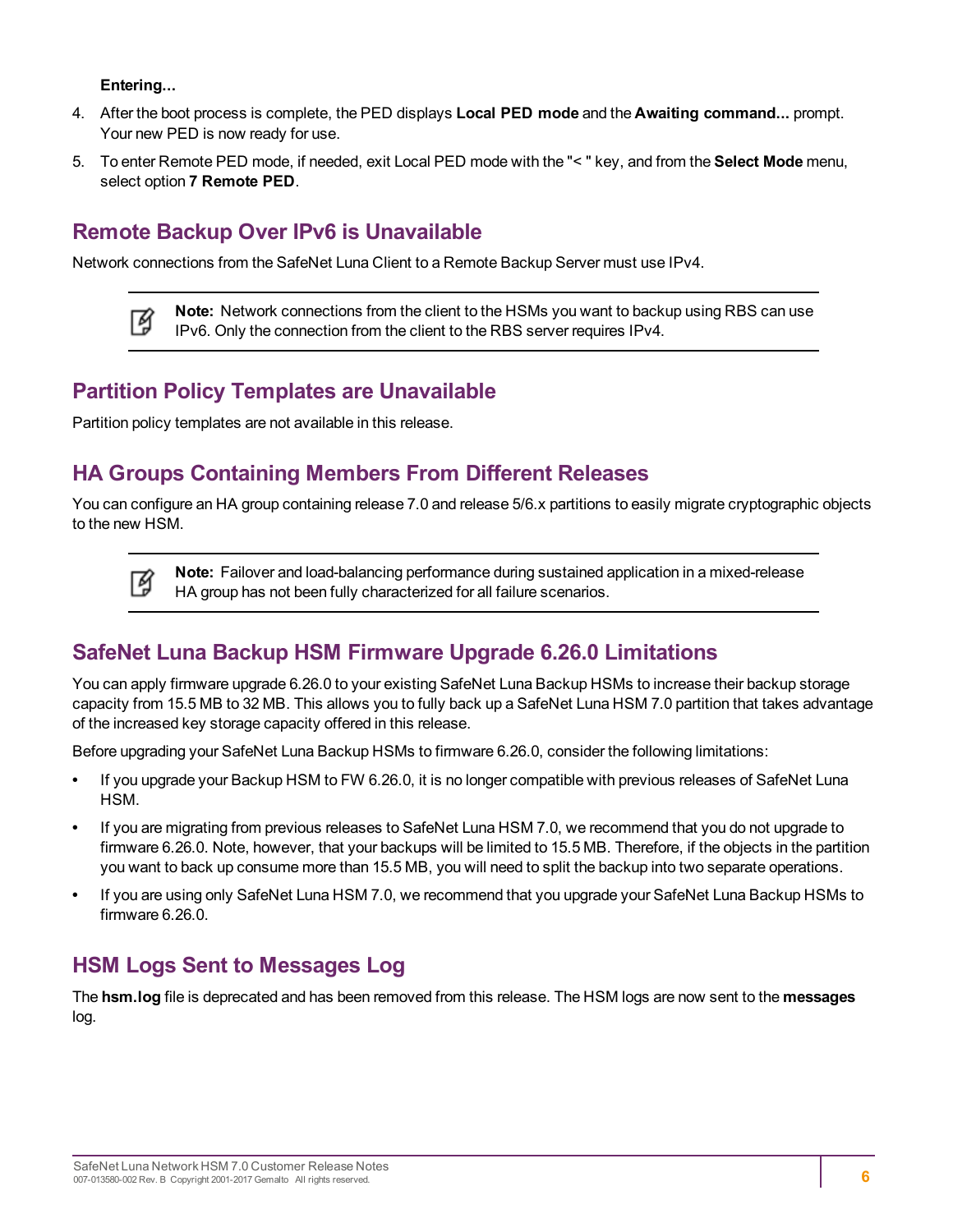

**Note:** Although it is ignored, the **hsm** option appears in the syntax for some **syslog** commands (such as **syslog tail -logfiles**).

### <span id="page-6-0"></span>**Deprecated and Discontinued Features**

The following features are deprecated or discontinued in this release. If you have been using any of these features, plan for a new configuration and workflow that does not make use of the feature:

- **•** Host trust links (HTL)
- **•** NTLS keys in hardware
- **•** PKI bundle
- **•** Small form factor (SFF) backup
- **•** Watchdog, CPU Governor
- <span id="page-6-1"></span>**•** Time drift correction

## **Compatibility Information**

<span id="page-6-2"></span>This section lists the supported software, hardware, and optional upgrades for the HSM.

### **SafeNet Luna HSM Client**

You can install the SafeNet Luna HSM Client 7.0 on the following operating systems:

| <b>Operating System</b>                                                                     | <b>Version</b>      | 64-bit client | 32-bit<br>applications<br>on 64-bit OS | 32-bit<br>applications<br>on 32-bit OS |
|---------------------------------------------------------------------------------------------|---------------------|---------------|----------------------------------------|----------------------------------------|
| <b>Windows</b>                                                                              | 10                  | Yes           | Yes                                    | No                                     |
|                                                                                             | 2012 R <sub>2</sub> | <b>Yes</b>    | Yes                                    | No                                     |
|                                                                                             | 2016                | <b>Yes</b>    | Yes                                    | No                                     |
| Redhat-based Linux (including variants like                                                 | 6                   | <b>Yes</b>    | Yes                                    | Yes                                    |
| CentOS and Oracle Enterprise Linux)                                                         | 7                   | Yes           | Yes                                    | <b>Yes</b>                             |
| AIX<br><b>Note:</b> SafeNet Luna Network HSM client only<br>- requires 7.1 client.          | 7.1                 | Yes           | Yes                                    | No                                     |
| Solaris (SPARC/x86)<br>Note: SafeNet Luna Network HSM client only<br>- requires 7.1 client. | 11                  | Yes           | Yes                                    | No                                     |

### <span id="page-6-3"></span>**Remote PED Server**

The Remote PED server software is included with the SafeNet Luna HSM client software. You must install the SafeNet Luna HSM client, with the PED server option, on each workstation used to host a remote PED. The Remote PED server software is supported on the following operating systems: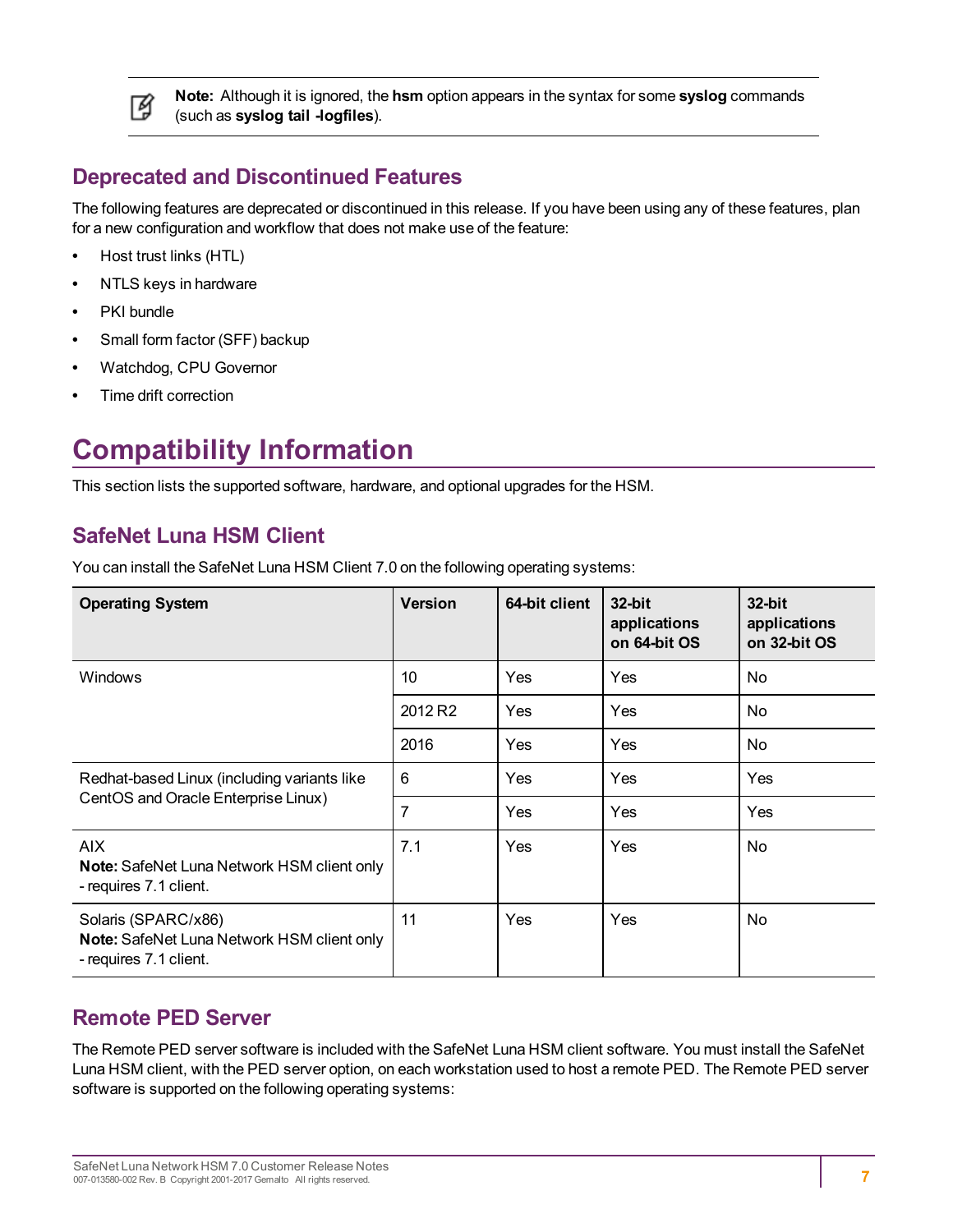- **•** Windows 10 (64-bit)
- **•** Windows 2012 R2
- <span id="page-7-0"></span>**•** Windows 2016

### **Supported Cryptographic APIs**

Applications can perform cryptographic operations using the following APIs:

- **•** PKCS#11 2.20
- **•** Java 7
- **•** Java 8
- **•** OpenSSL
- **•** Microsoft CAPI
- <span id="page-7-1"></span>**•** Microsoft CNG

## **Known Issues**

This section lists the issues known to exist in the product at the time of release. Workarounds are provided where available. The following table lists the defines the severity level assigned to each listed issue.

| <b>Severity</b> | <b>Classification</b> | <b>Definition</b>             |
|-----------------|-----------------------|-------------------------------|
| Н               | High                  | Reasonable workaround exists. |
| M               | Medium                | Medium severity problems.     |
|                 | Low                   | Low severity problems.        |

#### **Table 1: Issue severity definitions**

#### **Table 2: List of known issues**

| <b>Issue</b>    | <b>Severity</b> | <b>Synopsis</b>                                                                                                                                                                                                                                                                                                                         |
|-----------------|-----------------|-----------------------------------------------------------------------------------------------------------------------------------------------------------------------------------------------------------------------------------------------------------------------------------------------------------------------------------------|
| LKX-2634        | М               | Problem: Cannot back up curve25519 key types to the SafeNet Luna Backup HSM.<br>Workaround: Use cloning or HA to back up your curve 25519 key types to another<br>SafeNet Luna 7.0 HSM.                                                                                                                                                 |
| <b>LUNA-853</b> | м               | <b>Problem:</b> On Linux, the SafeNet Luna HSM Client software fails to install to a directory<br>with spaces in its name.<br>Workaround: Remove spaces from the directory name before installing the Client.                                                                                                                           |
| <b>LUNA-454</b> | М               | <b>Problem:</b> SafeNet Luna Network HSM appliance user names that begin with a non-<br>alphanumeric character (period, dash, or underscore) may cause issues and/or potential<br>system crashes.<br>Workaround: Always use an alphanumeric character as the first character in the user<br>name when creating appliance user accounts. |
| LUNA-264        | м               | Problem: On Linux, non-root users cannot initialize the STC token or create an STC<br>client identity.                                                                                                                                                                                                                                  |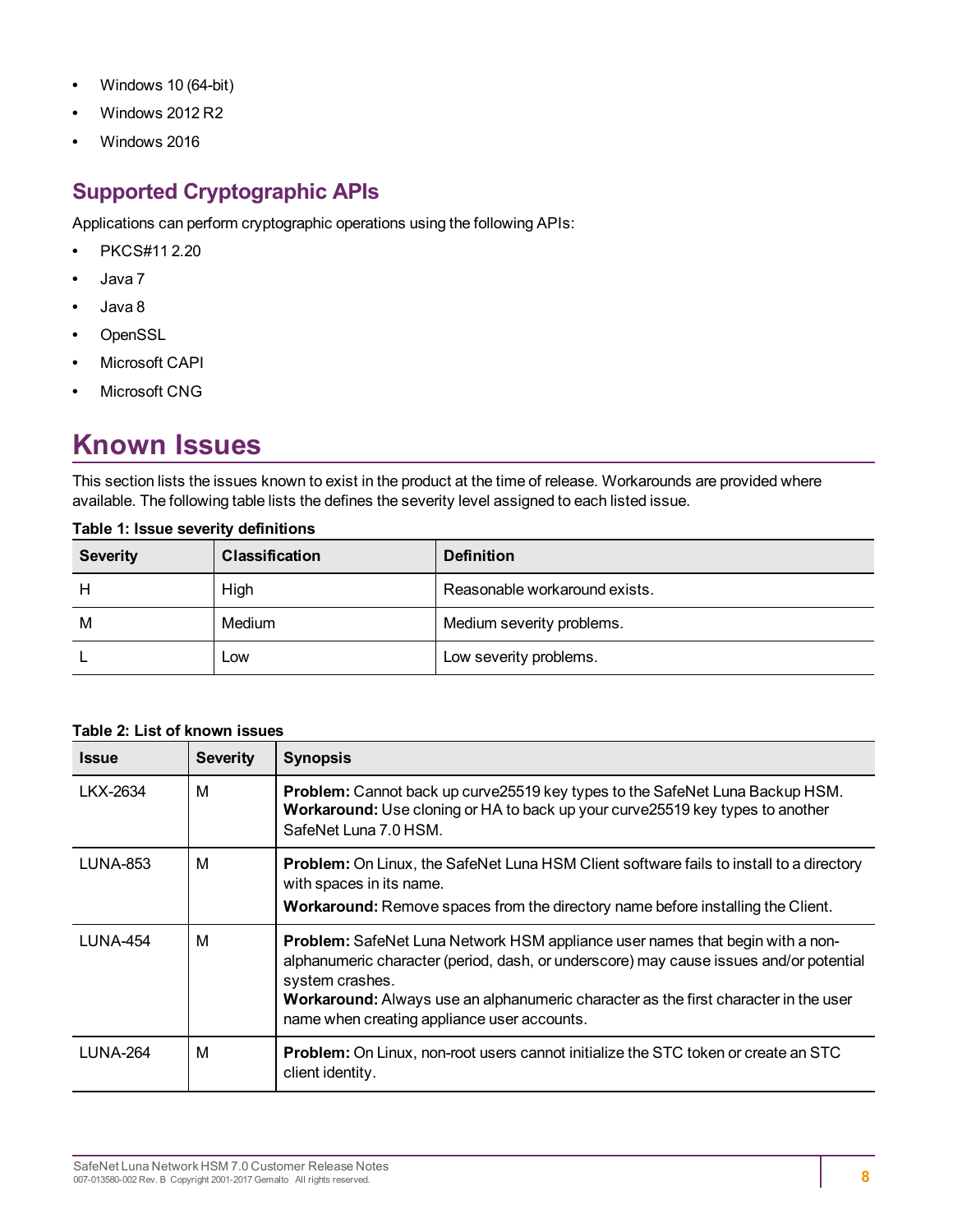| <b>Issue</b>          | <b>Severity</b> | <b>Synopsis</b>                                                                                                                                                                                                                                                                                                                                                                                                                                                                                          |
|-----------------------|-----------------|----------------------------------------------------------------------------------------------------------------------------------------------------------------------------------------------------------------------------------------------------------------------------------------------------------------------------------------------------------------------------------------------------------------------------------------------------------------------------------------------------------|
|                       |                 | Workaround: Start LunaCM as root with sudo ./lunacm.                                                                                                                                                                                                                                                                                                                                                                                                                                                     |
| <b>LUNA-263</b>       | M               | Problem: On Linux, non-root users cannot configure the RBS server.<br>Workaround: As root, run the following commands:<br>chown -R root:hsmusers /usr/safenet/lunaclient/rbs/<br>$\mathbf{1}$ .<br>chmod g+w -R usr/safenet/lunaclient/rbs/<br>2.                                                                                                                                                                                                                                                        |
| <b>LUNA-261</b>       | М               | Problem: On Linux, non-root users cannot add a new HSM server after CAfile.pem has<br>been created by the root user.<br>Workaround: Use the same user account to create the certificate and register the<br>server.                                                                                                                                                                                                                                                                                      |
| <b>LUNA-169</b>       | M               | Problem: In LunaSH, network show displays an incorrect IPv6 Mask prefix.<br>Workaround: None. If set correctly, IPv6 works even though the wrong mask is<br>displayed.                                                                                                                                                                                                                                                                                                                                   |
| <b>LUNA-166</b>       | M               | Problem: Running package verify and package update with the -useevp option in<br>LunaSH produces a CKR_SIGNATURE_INVALID error.<br><b>Workaround: None</b>                                                                                                                                                                                                                                                                                                                                               |
| <b>LUNA-163</b>       | M               | Problem: When the HSM audit logs are full, audit login appears to succeed, but the<br>user is not actually logged in and cannot perform operations.<br>Workaround: Clear the audit logs by opening an SSH session as audit, and perform the<br>following steps:<br>Tar the audit logs with the command audit log tarlogs.<br>1.<br>Transfer the tar file out of the appliance.<br>2.<br>Clear the audit log files to free up space on the audit log partition with the command<br>3.<br>audit log clear. |
| LUNA-132,<br>CPP-2505 | M               | <b>Problem:</b> When configuring a network device for IPv6 using SLAAC or DHCPv6, the<br>IPv6 address is retrieved, but the name server and search domain are not.<br>Workaround: Configure the name server and search domain manually, using the<br>LunaSH command network dns add {[-nameserver <ip_address>]   [-searchdomain<br/><net_domain>]}.</net_domain></ip_address>                                                                                                                           |
| CPP-3385              | M               | Problem: On Windows, a system crash can occur when you disconnect a SafeNet<br>Luna Backup HSM from the computer while the PedClient service is running.<br>Workaround: Stop the PedClient service before disconnecting the Backup HSM. From<br>a command line, run pedclient mode stop.                                                                                                                                                                                                                 |
| CPP-3384              | M               | <b>Problem:</b> After zeroization or factory reset, the STC cipher option is set to NULL_ENC.<br>Output from hsm stc status includes "Cipher Name: No Cipher".<br>Workaround: Run the LunaSH command hsm stc cipher enable -all to enable all<br>available STC ciphers.                                                                                                                                                                                                                                  |
| CPP-3261              | M               | Problem: After performing sysconf config factoryreset, the appliance host name is<br>not reset.<br>Workaround: None.                                                                                                                                                                                                                                                                                                                                                                                     |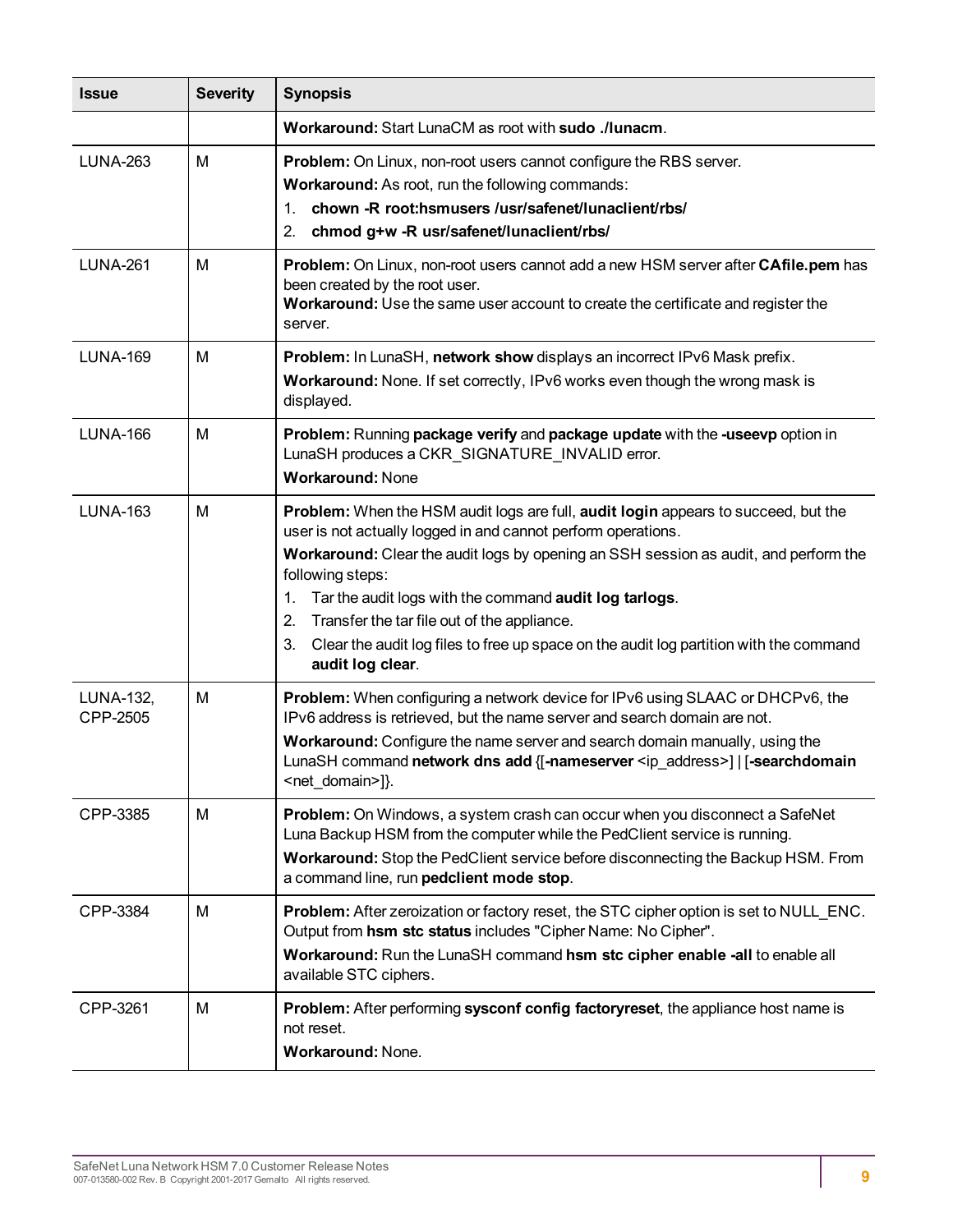| <b>Issue</b> | <b>Severity</b> | <b>Synopsis</b>                                                                                                                                                                                                                                                                                                                                                                                                                           |
|--------------|-----------------|-------------------------------------------------------------------------------------------------------------------------------------------------------------------------------------------------------------------------------------------------------------------------------------------------------------------------------------------------------------------------------------------------------------------------------------------|
| CPP-3241     | M               | <b>Problem:</b> Untarred audit log files are not visible to the user.<br>Workaround: Untarred audit log files will not appear in the list of log files generated by<br>the LunaSH command my file list, but they can still be verified using audit log verify -<br>file <filename> -serialsource <serialnum>.</serialnum></filename>                                                                                                      |
| CPP-3191     | M               | Problem: After rebooting the appliance, occasionally clients cannot see partitions on<br>the first connection attempt.<br>Workaround: Run the vtl verify command again. The second attempt should be<br>successful.                                                                                                                                                                                                                       |
| CPP-3151     | м               | Problem: SafeNet Luna HSM Client will not install on Windows 2012 R2.<br>Workaround: Ensure that your Windows machine has the Universal C Runtime in<br>Windows (KB2999226) update installed on it. If you do not, obtain it from Microsoft<br>Support. Refer to the Installation Guide for details.                                                                                                                                      |
| CPP-3051     | м               | Problem: Multitoken crashes with mode randgen on an NTLS established slot when<br>HSM policy 39: Enable STC is turned on.<br>Workaround: If you are not using STC, do not turn on HSM policy 39.                                                                                                                                                                                                                                          |
| CPP-2376     | M               | Problem: On the Backup HSM, the hsm init command with the -iped option fails after<br>hsm factoryreset.<br>Workaround: Run the hsm init command again. The second attempt should be<br>successful.                                                                                                                                                                                                                                        |
| CPP-2368     | M               | Problem: The hagroup list command returns an error.<br>Workaround: Run the hagroup list command again. The second attempt should be<br>successful.                                                                                                                                                                                                                                                                                        |
| CPP-1842     | м               | Problem: Secure NTP server connections using AutoKey authentication do not work.<br>Workaround: Use Symmetric-Key authentication instead.                                                                                                                                                                                                                                                                                                 |
| CPP-1348     | M               | Problem: Windows 10 occasionally crashes when trying to detect a serial port. This is a<br>known issue with the Windows 10 PL2303 drivers.<br>Workaround: If you experience trouble opening a serial connection using Windows 10,<br>use another supported operating system. See "SafeNet Luna HSM Client" on page 7.                                                                                                                     |
| CPP-1339     | M               | Problem: The sysconf config restore command does not restore the SSH password<br>for the admin user. If the password is not reset immediately, the admin user will be<br>unable to login to the appliance in subsequent SSH sessions.<br>Workaround: Use the sysconf config clear command to reset the admin password to<br>the default. You must do this in the same session that you used to run the sysconf<br>config restore command. |
| CPP-632      | M               | Problem: When using CKdemo with HA groups, an Attribute type invalid error is<br>returned.<br>Workaround: If you plan to use HA Groups, change your CKdemo settings to use<br>legacy role logins. To do this, select Role Support from the 98) Options in the<br><b>OTHERS</b> menu.                                                                                                                                                      |
| CPP-628,     | Μ               | Problem: Unable to add a member to an HA group if the Partition SO or Crypto Officer                                                                                                                                                                                                                                                                                                                                                      |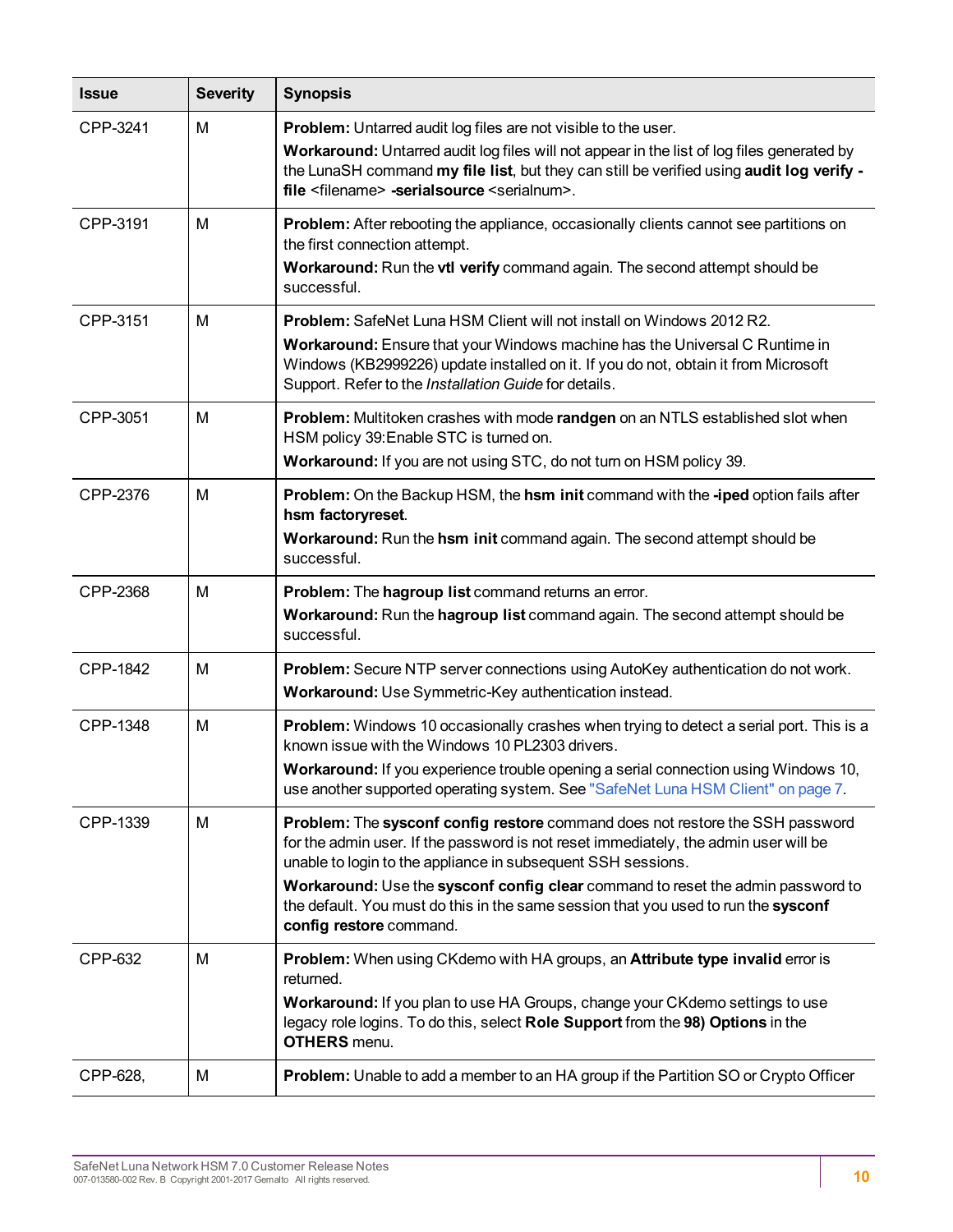| <b>Issue</b>        | <b>Severity</b> | <b>Synopsis</b>                                                                                                                                                                                                                                                                                                                                                                                                                                                                                                                     |
|---------------------|-----------------|-------------------------------------------------------------------------------------------------------------------------------------------------------------------------------------------------------------------------------------------------------------------------------------------------------------------------------------------------------------------------------------------------------------------------------------------------------------------------------------------------------------------------------------|
| <b>LKX-554</b>      |                 | is currently logged in to the primary member of the HA group.<br>Workaround: Ensure that the Partition SO or Crypto Officer are not logged in to the<br>primary HA member partition when adding a new member.                                                                                                                                                                                                                                                                                                                       |
| CPP-626,<br>CPP-624 | м               | Problem: If you zeroize an HSM hosting an HA group member partition, all running<br>cryptographic operations against the HA group fail.<br>Workaround: Remove any member partition from the HA group before zeroizing the<br>host HSM.                                                                                                                                                                                                                                                                                              |
| <b>LUNA-339</b>     | L               | Problem: Some appliance sensor information is missing or incorrectly reported via<br>SNMP.<br>Workaround: Use the LunaSH command status sensors to obtain this information.                                                                                                                                                                                                                                                                                                                                                         |
| <b>LUNA-266</b>     | L               | Problem: In LunaCM, clientconfig deleteserver deregisters the HSM server on the<br>Client, but does not delete the HSM server certificate file from the <lunaclient<br>dir&gt;/cert/server directory. Attempts to re-register the same server with a regenerated<br/>certificate fail.<br/>Workaround: Manually delete the certificate from the cert/server directory.</lunaclient<br>                                                                                                                                              |
| <b>LUNA-218</b>     | L               | Problem: You cannot add a host or network route using the LunaSH network route<br>add command without including the gateway value.<br><b>Workaround: None.</b>                                                                                                                                                                                                                                                                                                                                                                      |
| <b>LUNA-188</b>     | L               | Problem: When using RBS to remotely backup a PED-authenticated STC partition<br>greater than 30MB, the default idle timeout setting (30 minutes) may not be long enough<br>to prevent the remote session from disconnecting.<br>Workaround: Increase the idle timeout threshold for both PedClient and PedServer to<br>at least 40 minutes (2400 s) before attempting remote backup.                                                                                                                                                |
| <b>LKX-2812</b>     | L               | Problem: The HSM reports 3072-bit as the maximum allowed key size for the RSA 186-<br>3 mechanisms (CKM_RSA_FIPS_186_3_AUX_PRIME_KEY_PAIR_GEN and CKM_<br>RSA_FIPS_186_3_PRIME_KEY_PAIR_GEN), when it should report 4096-bit.<br>C_GetMechanismInfo will report 3072 as the maximum size for these mechanisms. If<br>your application uses C_GetMechanismInfo to query the maximum key size, it may<br>prevent 4096 operations from working.<br>Workaround: Ignore the reported limit. 4096-length keys will generate successfully. |
| CPP-3391            | L               | <b>Problem:</b> When trying to run the <b>HALogin.java</b> script, a CKR_UNKNOWN error is<br>returned.<br>Workaround: None. Do not use the HALogin.java sample.                                                                                                                                                                                                                                                                                                                                                                     |
| CPP-3387            | L               | Problem: On a new Linux client, the Luna HSM Client uninstaller hangs when a<br>SafeNet Luna Backup HSM is connected to the client machine.<br>Workaround: Disconnect the SafeNet Luna Backup HSM from the client before<br>uninstalling.                                                                                                                                                                                                                                                                                           |
| CPP-3326            | L               | Problem: Webserver appears to start but is not accessible when the SSL key file or<br>certificate does not exist.<br>Workaround: Create the certificate before starting the web service.                                                                                                                                                                                                                                                                                                                                            |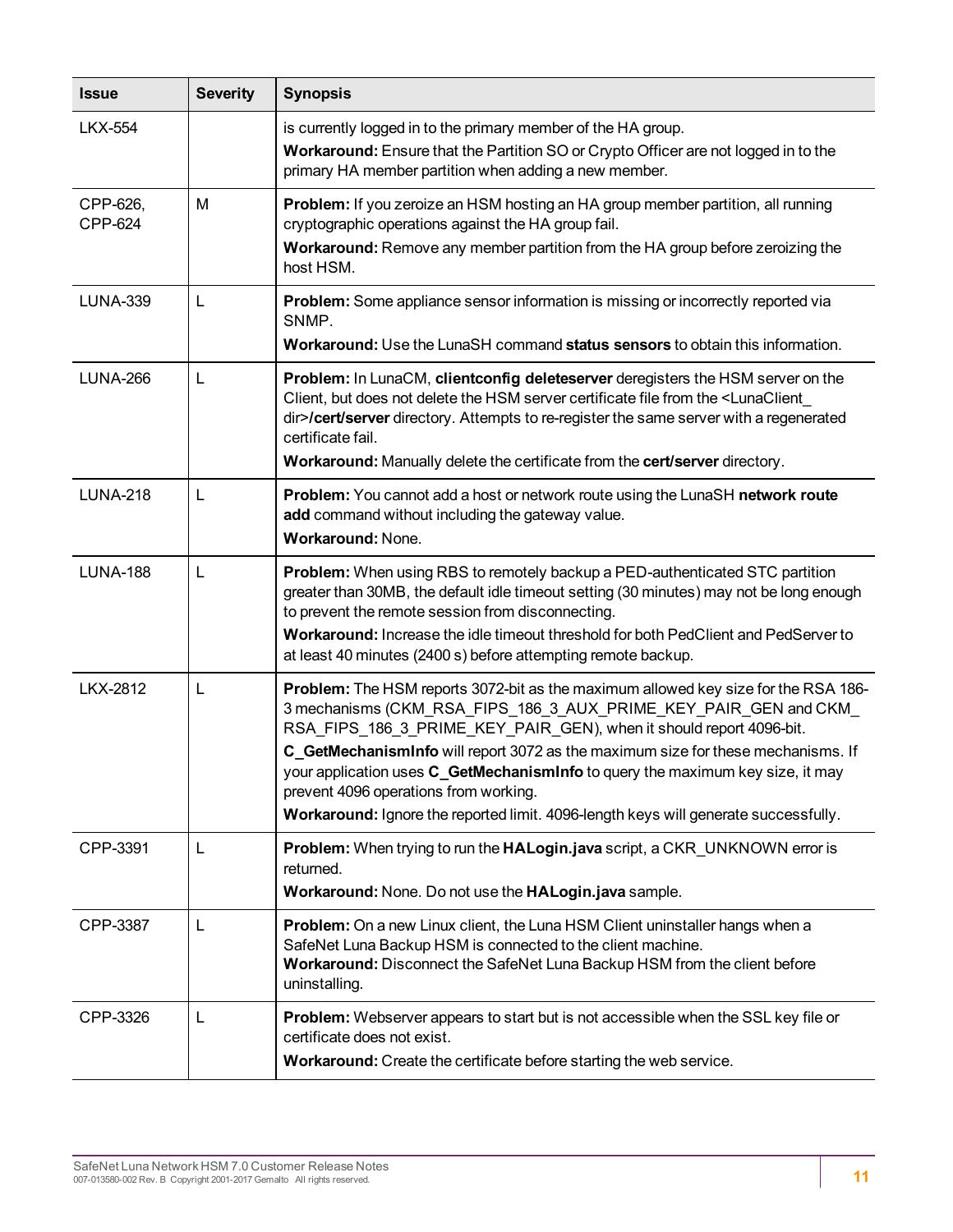| <b>Issue</b>    | <b>Severity</b> | <b>Synopsis</b>                                                                                                                                                                                                                               |
|-----------------|-----------------|-----------------------------------------------------------------------------------------------------------------------------------------------------------------------------------------------------------------------------------------------|
| CPP-2960        | L               | Problem: LunaCM hangs on exit on Windows 2016.<br>Workaround: End the LunaCM instance using the Task Manager.                                                                                                                                 |
| CPP-2925        | L               | Problem: When the cklog library is configured, an error.txt file containing extraneous<br>messages may be created.<br>Workaround: None.                                                                                                       |
| CPP-2820        | L               | Problem: The hsmCriticalEvent and hsmNonCriticalEvent counters incorrectly track<br>HSM events.<br>Workaround: None. SNMP hsmCriticalEvent and hsmNonCriticalEvent counters<br>are not implemented in this release, and will always remain 0. |
| CPP-2576        | L               | Problem: Windows installer does not remove CSP and KSP registry entries for 32-bit<br>setup when the Windows client is uninstalled.<br>Workaround: No impact on service; registry entries may be deleted manually.                            |
| <b>CPP-2488</b> | L               | <b>Problem:</b> Version 6.x and 7.x HSM role name abbreviations are not consistent.<br>Workaround: Remember to use the full role name when logging in to Luna 6.x<br>partitions.                                                              |
| CPP-2380        | L               | Problem: When running the MiscCSRCertificateDemo.java sample, a null pointer<br>exception occurs.<br><b>Workaround: None.</b>                                                                                                                 |
| CPP-932         | L               | <b>Problem:</b> If the configured audit logging directory is not found, the <b>pedclient</b> service<br>fails with error LOGGER_init failed.<br>Workaround: Ensure that the directory you configure for audit logging exists.                 |
| <b>CPP-902</b>  | L               | Problem: DSA SSH keypair is not regenerated by sysconf ssh regenkeypair.<br>Workaround: None. DSA keys are being deprecated in OpenSSH due to weakness.<br>Use RSA keys for SSH instead.                                                      |
| CPP-3404        | L               | <b>Problem:</b> CMU may crash or report a memory allocation error when using a non-FIPS<br>signing mechanism in FIPS mode.<br>Workaround: Specify a FIPS-approved signing mechanism such as sha256withRSA.                                    |
| CPP-3235        | L               | Problem: In LunaCM, the partition clone command fails the first time if the Partition<br>SO is logged in to the target slot.<br>Workaround: Run the partition clone command again. The second attempt should be<br>successful.                |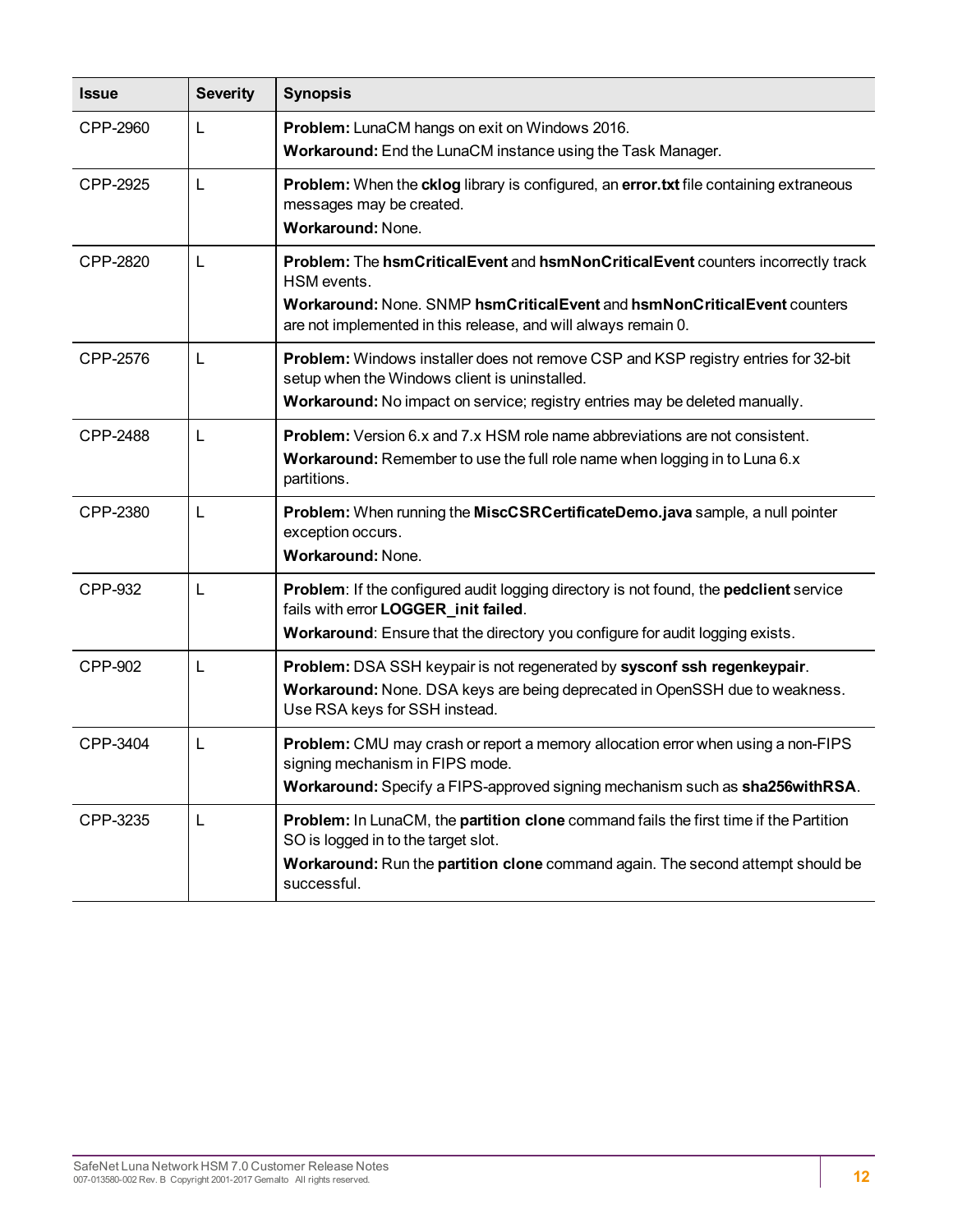## <span id="page-12-0"></span>**Resolved Issues**

This section lists issues that have been resolved for the current release.

| <b>Issue</b> | Severity | <b>Synopsis</b>                                                                                                                                                                 |
|--------------|----------|---------------------------------------------------------------------------------------------------------------------------------------------------------------------------------|
| LKX-3204     | н        | Problem: Implementations of SSL/TLS 1.1 or earlier receive CKR DATA INVALID<br>error when attempting to sign data with CKA RSA PKCS.<br><b>Fixed:</b> [Requires firmware 7.0.2] |

#### **Table 3: List of resolved issues**

## <span id="page-12-1"></span>**Support Contacts**

If you encounter a problem while installing, registering, or operating this product, please refer to the documentation before contacting support. If you cannot resolve the issue, contact your supplier or Gemalto [Customer](https://supportportal.gemalto.com/) Support.

Gemalto Customer Support operates 24 hours a day, 7 days a week. Your level of access to this service is governed by the support plan arrangements made between Gemalto and your organization. Please consult this support plan for further information about your entitlements, including the hours when telephone support is available to you.

### <span id="page-12-2"></span>**Customer Support Portal**

The Customer Support Portal, at [https://supportportal.gemalto.com,](https://supportportal.gemalto.com/) is where you can find solutions for most common problems. The Customer Support Portal is a comprehensive, fully searchable database of support resources, including software and firmware downloads, release notes listing known problems and workarounds, a knowledge base, FAQs, product documentation, technical notes, and more. You can also use the portal to create and manage support cases.



**Note:** You require an account to access the Customer Support Portal. To create a new account, go to the portal and click on the **REGISTER** link.

### <span id="page-12-3"></span>**Telephone Support**

If you have an urgent problem, or cannot access the Customer Support Portal, you can contact Gemalto Customer Support by telephone. Calls to Gemalto Customer Support are handled on a priority basis.

| <b>Region</b> | <b>Telephone number</b><br>(Subject to change. An up-to-date list is maintained on the Customer Support Portal) |
|---------------|-----------------------------------------------------------------------------------------------------------------|
| Global        | +1 410-931-7520                                                                                                 |
| Australia     | 1800.020.183                                                                                                    |
| China         | North: 10800-713-1971<br>South: 10800-1301-932                                                                  |
| France        | 0800-912-857                                                                                                    |
| Germany       | 0800-181-6374                                                                                                   |
| India         | 000.800.100.4290                                                                                                |